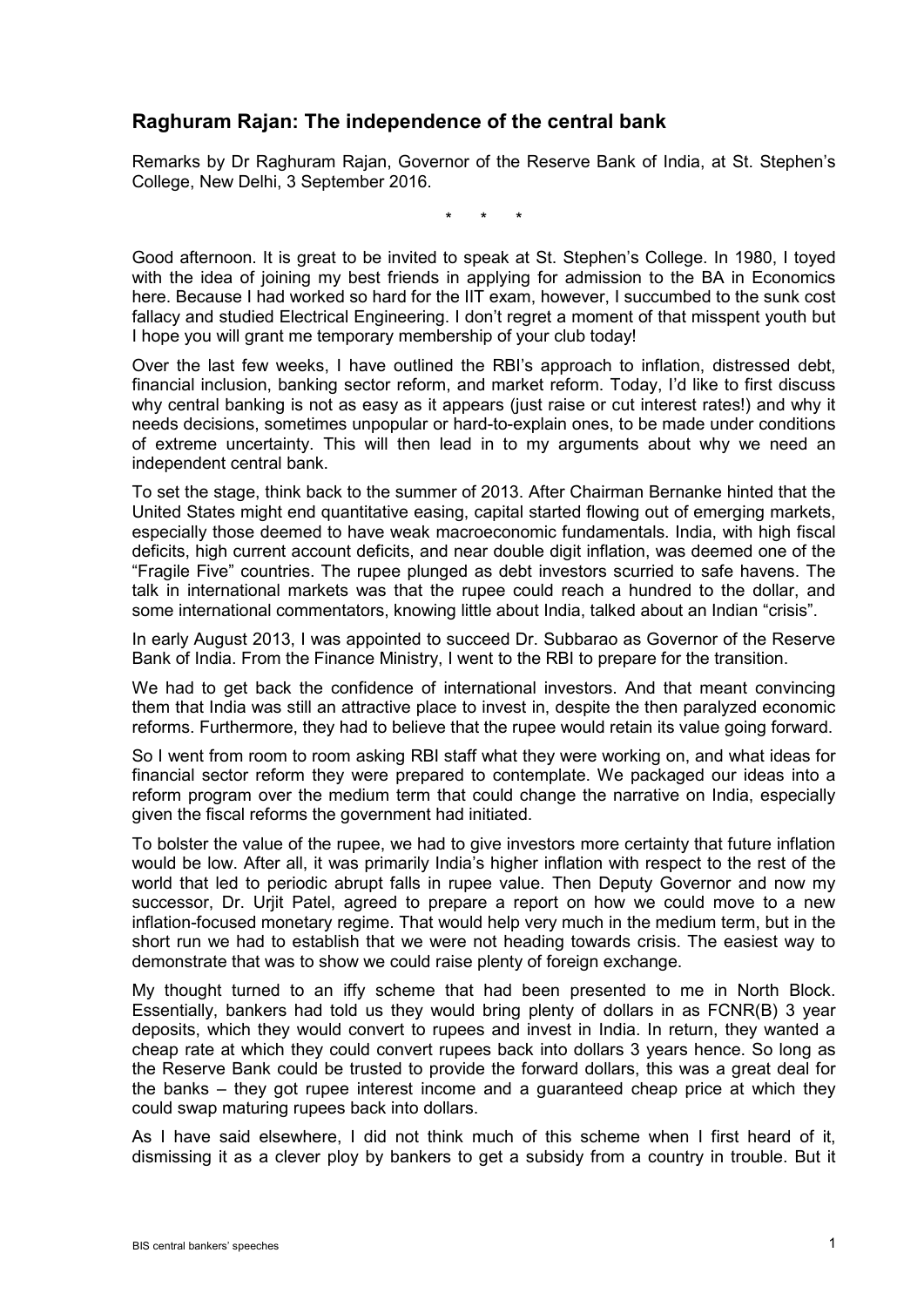refused to go away, and my old colleagues at the finance ministry thought it worth a try as the crisis of confidence worsened.

I too became more favourable after thinking carefully about it. First, I weighed the balance of risks. If we did not move the rupee back to fundamental value, every 1 rupee rise in the dollar-rupee rate would costs us Rs 40,000 crores more in import costs. Assuming the rupee was undervalued by Rs 3 for a couple of years, this would mean a loss of lakhs of crores to national income. In contrast, even if the scheme was wildly successful in attracting inflows, the payout would only be in the tens of thousands of crores. Of course, there might be cheaper ways of restoring confidence but it was not clear what they were.

Discussions with my soon-to-be colleagues at the RBI threw up another rationale. The bankers who proposed the scheme were saying that if the money came in, the rupee would appreciate, and it would cost us less to offer the forward subsidy. This was self-serving and not quite right. What was right was that if we changed the narrative on India, and the rupee continued appreciating between the point when the money came in and the point we covered our liabilities to the bankers in forward markets, it would cost us significantly less. In fact, we might even make money on the deal. But what if the rupee plunged after the dollars flowed in? There were no certainties here.

The bottom line was that the scheme was a measured risk, with a probability that the RBI would lose money, a certainty that the bankers would make money, but also a reasonable chance that the country would be significantly better off. Having obtained the concurrence of the Finance Ministry, the RBI Governor had to decide.

Policy making is about deciding in the face of uncertainty, after weighing the alternatives as best as one can. On the day I was to take over, with no good options on the table, I had to choose the least bad one. I decided to go ahead.

The afternoon of September 4th 2013, we announced the package of measures. The FCNR(B) scheme drew in \$26 billion, more than any of us anticipated. But more important, confidence picked up, the rupee continued strengthening beyond when the money came in, partly because the global investor mood as well as Indian electoral projections also changed, and we covered our forward swaps cheaply. We are fully covered for outflows today and have made money on the deal. The rupee has been one of the most stable emerging market currencies since then.

Of course, in hindsight it seems like it was the obvious thing to do because it worked. The reality is we will never know for certain! Perhaps it was the other elements of the package, perhaps it was everything together. Autobiographies are always written as if the author had it all mapped out with perfect foresight, ignoring the risks and uncertainties at that time. This misleads, as much as those beautiful photographs of a past holiday abstract from the heat, the mosquitoes, and the lack of connectivity. Policy making invariably involves taking measured risks in the face of uncertainty.

Clearly, we do not want to be in the position we were in August 2013 ever again. Macroeconomic stability is of paramount importance for India. Equally clearly, drawing from this experience, the central bank must have the resources, the knowledge, and the professionalism to act when the situation warrants. In the rest of this talk, I want to explain why this means India needs a strong and independent RBI to ensure macroeconomic stability. Then I will discuss what I think is needed to ensure such independence going forward.

## **The need for macroeconomic stability**

Growth is good, but growth with stability is better, especially in a poor country where so many people live at the margin. For the RBI, it means ensuring growth does not exceed our potential, adopting prudential policies that reduce our risk, and building sufficient buffers that the country is protected against shocks.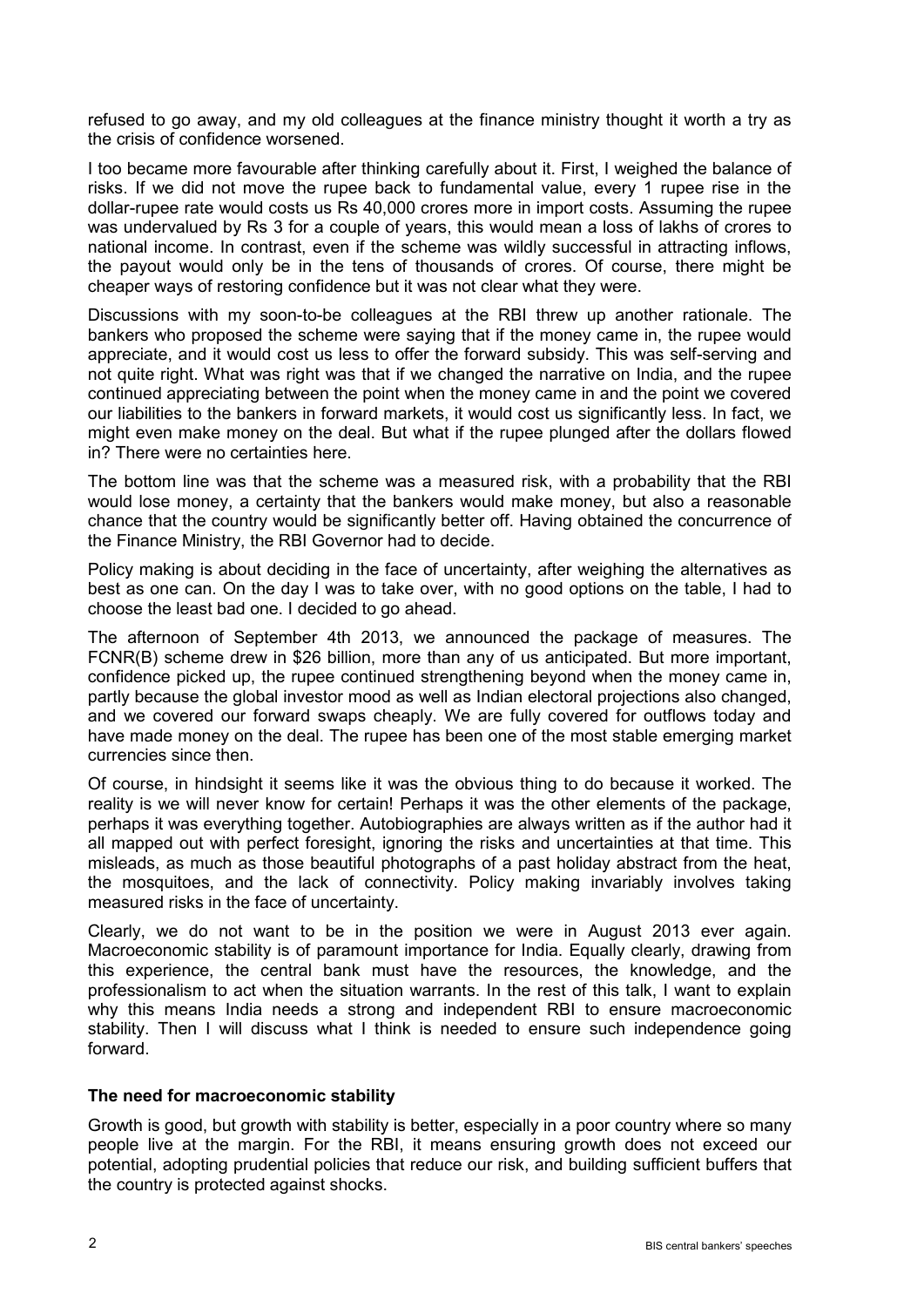### *Having your cake and eating it too: interest rates and the exchange rate*

This mission, however, exposes the central bank to criticism. If we try and bring down inflation, interest rates will remain higher than borrowers desire. If inflation comes down, the currency will depreciate less than some exporters desire. If we push the banks to clean up, banks may be less tolerant towards habitual non-payers. Whatever we do, someone will object. The RBI then becomes the favorite scapegoat for underperformance – if exports are not picking up, it is because interest rates are too high and because the exchange rate is too strong.

Unlike the complainants, the RBI does not have the luxury of economic inconsistency. If we start buying dollars in a big way to depreciate the exchange rate, we will be able to buy fewer government bonds if we are to maintain control over liquidity. The consequence will be higher interest rates in bond market. Moreover, the depreciated exchange rate will mean higher inflation, which in turn will mean higher policy interest rates given the inflation objective the government has set for us. Once again, this means higher interest rates. Just look at Brazil or Russia to understand you cannot have a significantly depreciated exchange rate and lower interest rates at the same time if you want stable growth!

### *First year economics: there is no free lunch. RBI dividend policy*

A fundamental lesson in economics is there is no free lunch. This can be seen in the matter of the RBI dividend: Some commentators seem to suggest that public sector banks could be recapitalized entirely if only the RBI paid a larger dividend to the Government. Let me explain why matters are not so simple. If what follows is complicated, trust me, it is. But pay attention, students, especially because it is about your money. I am sure you will understand.

How does the RBI generate surplus profits? We, of course, print the currency held by the public, as well as issue deposits (i.e. reserves) to commercial banks. Those are our fixed liabilities. As we issue these liabilities, we buy financial assets from the market. We do not pay interest on our liabilities. However the financial assets we hold, typically domestic and foreign government bonds, do pay interest. So we generate a large net interest income simply because we pay nothing on virtually all our liabilities.

Our total costs, largely for currency printing and banker commissions, amount to only about 1/7th of our total net interest income. So we earn a large surplus profit because of the RBI's role as the manager of the country's currency. This belongs entirely to the country's citizens. Therefore, after setting aside what is needed to be retained as equity capital to maintain the creditworthiness of the RBI, the RBI Board pays out the remaining surplus to the RBI's owner, the Government.

The RBI Board has decided it wants the RBI to have an international AAA rating so that RBI can undertake international transactions easily, even when the Government is in perceived difficulty – in the midst of the Taper Tantrum, no bank questioned our ability to deliver on the FCNR(B) swaps, even though the liability could have been tens of thousands of crores. Based on sophisticated risk analysis by the RBI's staff, the Board has decided in the last three years that the RBI's equity position, currently around 10 lakh crores, is enough for the purpose. It therefore has paid out the entire surplus generated to the Government, amounting to about Rs 66,000 crores each in the last two years, without holding anything back. This is of the order of magnitude of the dividends paid by the entire public sector to the Government. In my three years at the RBI, we have paid almost as much dividend to the government as in the entire previous decade. Yet some suggest we should pay more, a special dividend over and above the surplus we generate.

Even if it were legally possible to pay unrealized surplus (it is not), and even if the Board were convinced a higher dividend would not compromise the creditworthiness of the RBI, there is a more fundamental economic reason why a special dividend would not help the Government with its budgetary constraints.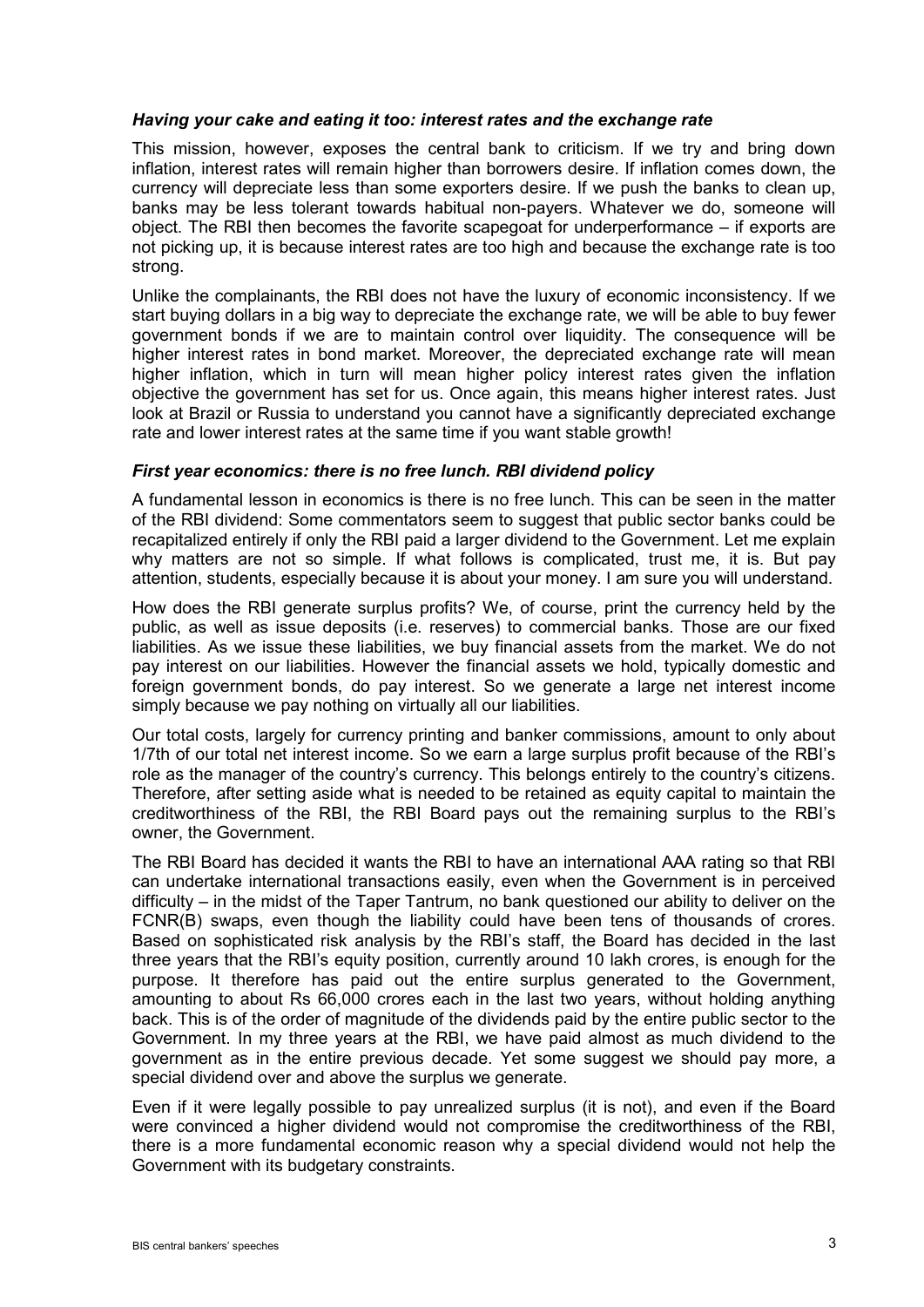Here's why: Much of the surplus we make comes from the interest we get on government assets or from the capital gains we make off other market participants. When we pay this to the government as dividends, we are putting back into the system the money we made from it – there is no additional money printing or reserve creation involved.<sup>[1](#page-0-0)</sup> But when we pay a special dividend to the government, we have to create additional permanent reserves, or more colloquially, print money. Every year, we have in mind a growth rate of permanent reserves consistent with the economy's cash needs and our inflation goals. Given that budgeted growth rate, to accommodate the special dividend we will have to withdraw an equivalent amount of money from the public by selling government bonds in our portfolio (or alternatively, doing fewer open market purchases than we budgeted).

Of course, the Government can use the special dividend to spend, reducing its public borrowing by that amount. But the RBI will have to sell bonds of exactly that amount to the public in order to stick to its target for money creation. The overall net sale of Government bonds by the Government and the RBI combined to the public (that is, the effective public sector borrowing requirement) will not change. But the entire objective of financing Government spending with a special RBI dividend is to reduce overall Government bond sales to the public. That objective is not achieved!

The bottom line is that the RBI should transfer to the government the entire surplus, retaining just enough buffers that are consistent with good central bank risk management practice. Indeed, this year the Board paid out an extra 8,000 crores than was promised to the Government around budget time. Separately, the government can infuse capital into the banks. The two decisions need not be linked. There are no creative ways of extracting more money from the RBI – there is no free lunch! Instead, the Government should acknowledge its substantial equity position in the RBI and subtract it from its outstanding debt when it announces its net debt position. That would satisfy all concerned without monetary damage.

If what I have said just now seems complicated, it is, but it is also the correct economic reasoning. Similar detailed rationales lead us to turn down demands to cut interest rates in the face of high inflation, to depreciate or appreciate the exchange rate depending on the whim of the moment, to use foreign exchange reserves to fund projects, to display forbearance in classifying bad loans or waived farmer loans as NPAs, and so on…

We have been tasked with a job of maintaining macroeconomic stability, and often that task requires us to refuse seemingly obvious and attractive proposals. The reason why we have to do what we have to do may not be easy for every unspecialized person, even ones with substantial economics training, to grasp quickly. Of course, we still must explain to the best of our ability but we also need to create a structure where the public trusts the central bank to do the right thing. This then is why we need a trusted independent central bank.

## **Central bank independence**

In this environment, where the central bank has to occasionally stand firm against the highest echelons of central and state government, recall the words of my predecessor, Dr. Subbarao, when he said "I do hope the Finance Minister will one day say, 'I am often frustrated by the Reserve Bank, so frustrated that I want to go for a walk, even if I have to walk alone. But thank God, the Reserve Bank exists.'" I would go a little further. The Reserve Bank cannot just exist, its ability to say "No!" has to be protected. At the same time, the central bank cannot become free of all constraints, it has to work under a framework set by the Government. This requires a number of actions.

-

This is not strictly true. Our earnings on foreign exchange assets come from outside the system, so when we pay this to the Government as dividend, we are printing additional money. We do account for this.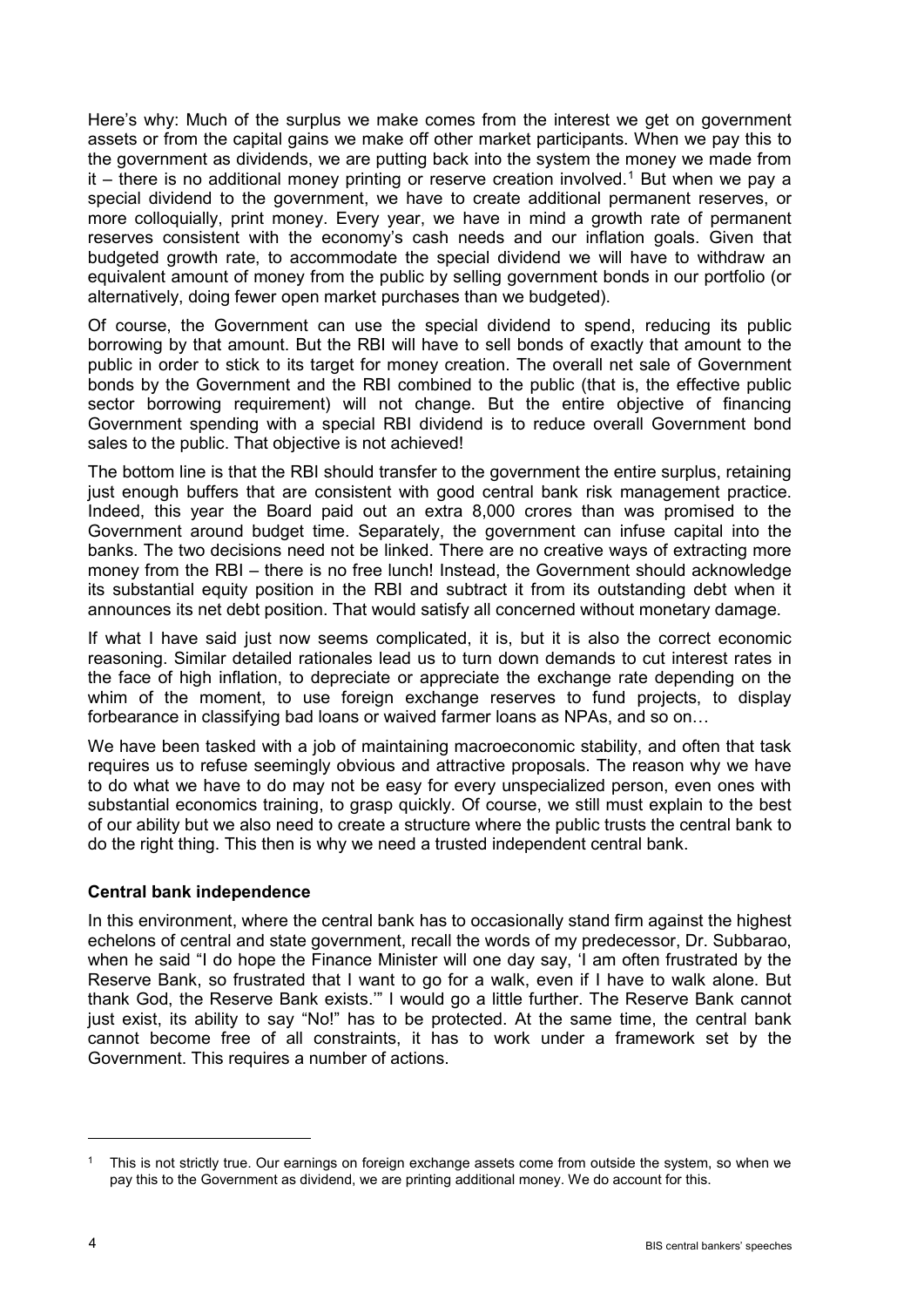### *Outline responsibilities of the RBI*

When the responsibilities of the RBI are fuzzy, its actions can continuously be questioned. Instead, if the constitutional authorities outline a framework for the responsibilities of the RBI, it can take actions consistent with those responsibilities and be held to outcomes. The inflation objectives recently set for the RBI by the Government are an example of what is needed. Critics can lambast the RBI if it fails continuously to meet the objectives, but if they want it to lower interest rates even when the RBI barely meets its objectives, they should instead petition the Government to change the objectives.

Similarly, the RBI Board has adopted a risk management framework which indicates the level of equity the RBI needs, given the risks it faces. The dividend policy of the RBI then becomes a technical matter of how much residual surplus is available each year after bolstering equity. Frameworks thus reduce the space for differences.

The RBI's role in macroeconomic stability is, however, still fuzzy. While RBI clearly has responsibility for the safety and soundness of credit institutions and the stability of the external account, there are some areas that are hazier. For example, with an inflation focused framework, the RBI's ability to be accommodative depends on fiscal prudence from the center and states. How much should the RBI warn on fiscal profligacy, including the building up of contingent liabilities, and when should such warning be seen as interfering in the legitimate decisions of the elected representatives of the people? This is an area where clarity would be useful.

## *Strengthen oversight*

The freedom the RBI has to take operational decisions such as the FCNR (B) swap arrangement, albeit invariably in consultation with the Finance Ministry, is important. However, there are always government entities that are seeking oversight over various aspects of the RBI's activities. Multiple layers of scrutiny, especially by entities that do not have the technical understanding, will only hamper decision making. Instead, the government-appointed RBI Board, which includes ex-officio government officials as well as government appointees, should continue to play its key oversight role. In this regard, all important RBI decisions including budgets, licenses, regulation, and supervision are now either approved by the Board or one of its sub-committees. Vacancies in the RBI Board, which have remained unfilled for many months now, should be filled quickly so that the full expertise and oversight of the Board can be utilized.

It is also important that Parliament understand what the central bank is doing. The Governor and Deputy Governors interact regularly with various parliamentary committees, but we have also initiated a six-monthly interaction with the Parliamentary Standing Committee on Finance, where the Governor reports on the activities of the Bank, and the Committee offers its views and concerns.

## *Rank of RBI Governor*

There is a reason why Central Bank Governors sit at the table along with the Finance Ministers in G-20 meetings. It is that the Central Bank Governor, unlike other regulators or government secretaries, has command over significant policy levers and has to occasionally disagree with the most powerful people in the country.

It is dangerous to have a *de facto* powerful position with low *de jure* status. Today, the RBI Governor has the salary of the Cabinet Secretary. He or she is appointed by the Prime Minister in consultation with the Finance Minister. The Governor's rank in the government hierarchy is not defined but it is generally agreed that decisions will only be explained only to the Prime Minister and the Finance Minister. There is an informal understanding in India that the Governor has the room to make needed decisions. In the interests of macroeconomic stability, none of this should be changed, though if these issues are ever revisited, there may